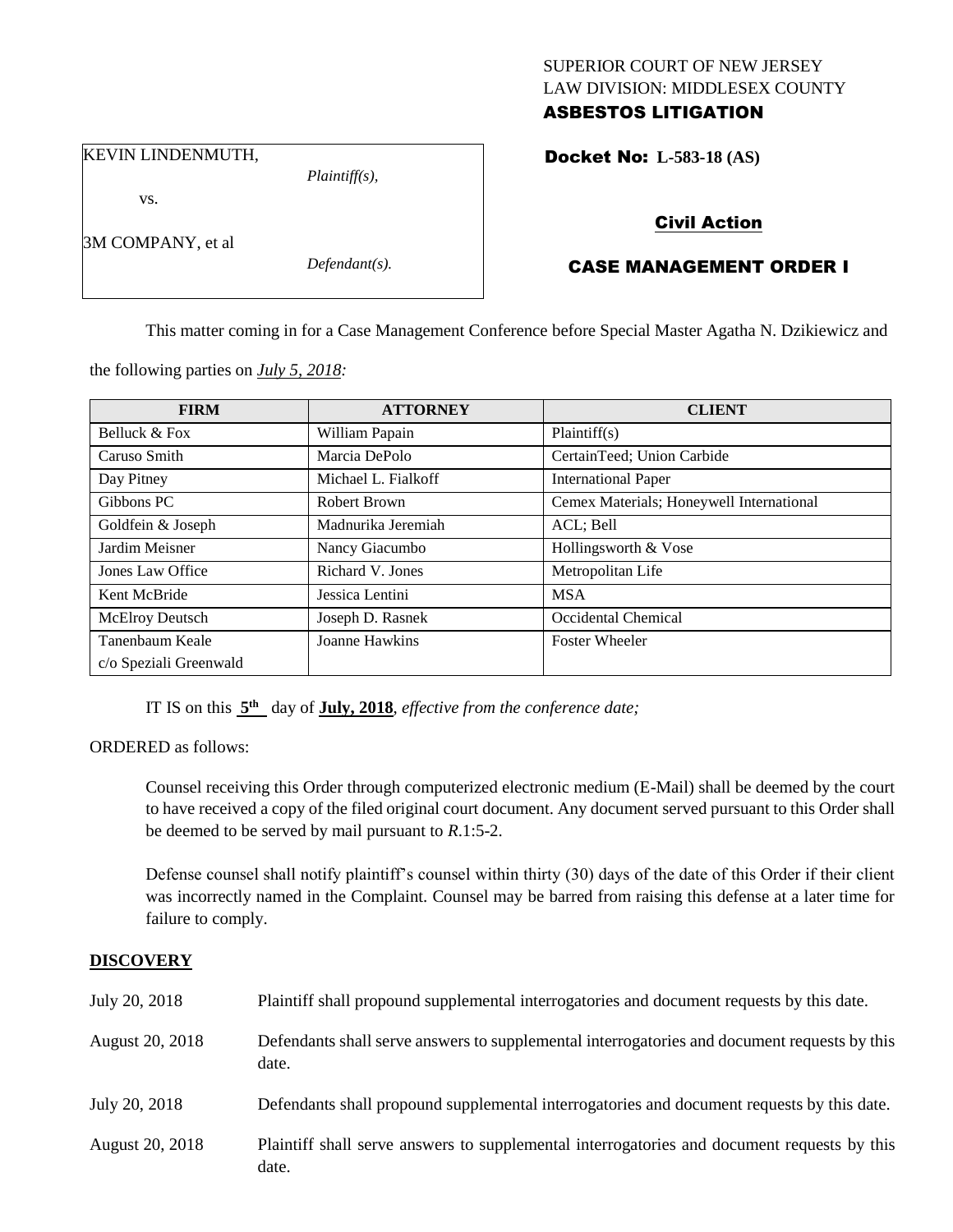- September 14, 2018 Fact discovery, including depositions, shall be completed by this date. Plaintiff's counsel shall contact the Special Master within one week of this deadline if all fact discovery is not completed.
- September 14, 2018 Depositions of corporate representatives shall be completed by this date.

### **EARLY SETTLEMENT**

September 28, 2018 Settlement demands shall be served on all counsel and the Special Master by this date.

### **SUMMARY JUDGMENT MOTION PRACTICE**

- September 28, 2018 Plaintiff's counsel shall advise, in writing, of intent not to oppose motions by this date.
- October 12, 2018 Summary judgment motions shall be filed no later than this date.
- November 9, 2018 Last return date for summary judgment motions.

#### **MEDICAL DEFENSE**

- September 28, 2018 Plaintiff shall serve medical expert reports by this date.
- September 28, 2018 Upon request by defense counsel, plaintiff is to arrange for the transfer of pathology specimens and x-rays, if any, by this date.
- December 14, 2018 Defendants shall identify its medical experts and serve medical reports, if any, by this date. In addition, defendants shall notify plaintiff's counsel (as well as all counsel of record) of a joinder in an expert medical defense by this date.

### **LIABILITY EXPERT REPORTS**

- September 28, 2018 Plaintiff shall identify its liability experts and serve liability expert reports or a certified expert statement by this date or waive any opportunity to rely on liability expert testimony.
- December 14, 2018 Defendants shall identify its liability experts and serve liability expert reports, if any, by this date or waive any opportunity to rely on liability expert testimony.

### **EXPERT DEPOSITIONS**

January 18, 2019 Expert depositions shall be completed by this date. To the extent that plaintiff and defendant generic experts have been deposed before, the parties seeking that deposition in this case must file an application before the Special Master and demonstrate the necessity for that deposition. To the extent possible, documents requested in a deposition notice directed to an expert shall be produced three days in advance of the expert deposition. The expert shall not be required to produce documents that are readily accessible in the public domain.

#### **PRE-TRIAL AND TRIAL**

January 9, 2019 @ 10:00am Settlement conference. All defense counsel shall appear with authority to negotiate settlement and have a representative authorized to negotiate settlement available by phone. Any request to be excused from the settlement conference shall be made to the Special Master no later than 4:00pm of the day prior to the conference.

 $\_$  ,  $\_$  ,  $\_$  ,  $\_$  ,  $\_$  ,  $\_$  ,  $\_$  ,  $\_$  ,  $\_$  ,  $\_$  ,  $\_$  ,  $\_$  ,  $\_$  ,  $\_$  ,  $\_$  ,  $\_$  ,  $\_$  ,  $\_$  ,  $\_$  ,  $\_$  ,  $\_$  ,  $\_$  ,  $\_$  ,  $\_$  ,  $\_$  ,  $\_$  ,  $\_$  ,  $\_$  ,  $\_$  ,  $\_$  ,  $\_$  ,  $\_$  ,  $\_$  ,  $\_$  ,  $\_$  ,  $\_$  ,  $\_$  ,